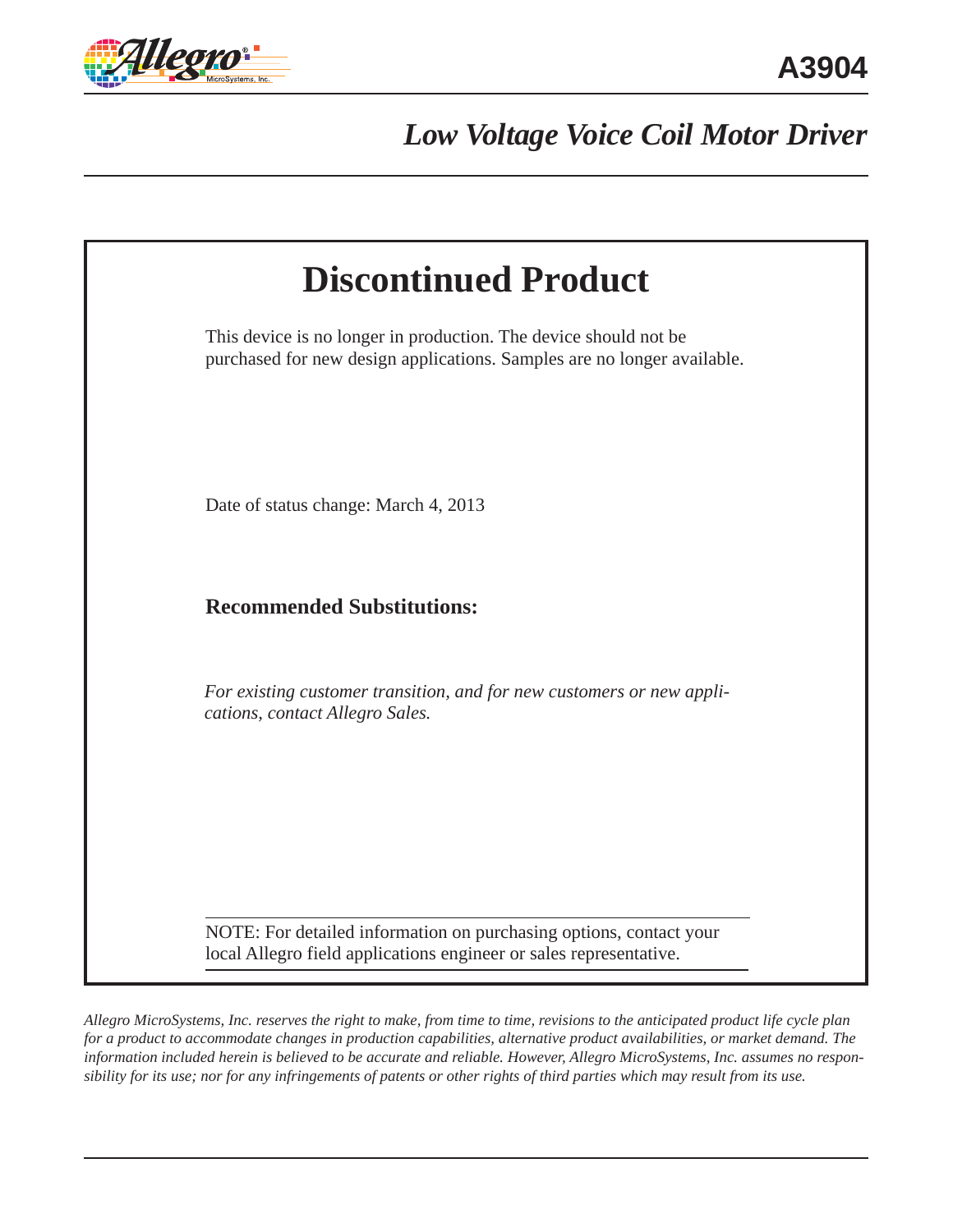

## *Low Voltage Voice Coil Motor Driver*

## **Features and Benefits**

- $\blacktriangleright$  Fixed I<sup>2</sup>C logic thresholds
- 8-bit D-to-A converter
- 500 μA resolution
- $\blacksquare$  Low voltage I<sup>2</sup>C serial interface
- Low current-draw sleep mode
- 2.4 to 5.5 V operation
- $\cdot$  1.1 mm × 0.7 mm, 0.5 mm maximum overall height WLCSP

## **Package: 6-ball wafer-level chip scale package (CG)**



1.1 mm  $\times$  0.7 mm

*Not to scale*

## **Description**

The A3904 is a voice coil motor (VCM) driver, with an I2C-compatible serial interface. Designed for camera autofocus and zoom applications, this high accuracy digital IC is provided in a WLCSP package ideal for portable devices. Its operating voltage range is 2.4 to 5.5 V, and its maximum output current is 127 mA.

Output current is programmed via the I2C interface, in 500 uA increments, with clock rates up to 400 kHz. I<sup>2</sup>C inputs set the internal D-to-A converter output voltage that is the reference for linear current control via a MOSFET output sink transistor. To conserve battery power, a logic low signal on the SLEEPZ input disables the output MOSFET and reduces the supply current to  $< 0.5 \mu A$ .

A3904 internal protection features include thermal shutdown and undervoltage lockout. Logic input levels are independent of the supply voltage. The operating temperature range is  $-40^{\circ}$ C to 85 $^{\circ}$ C.

The A3904 is available in a bumped wafer level chip scale package (WLCSP) (suffix CG).

## **Functional Block Diagram**

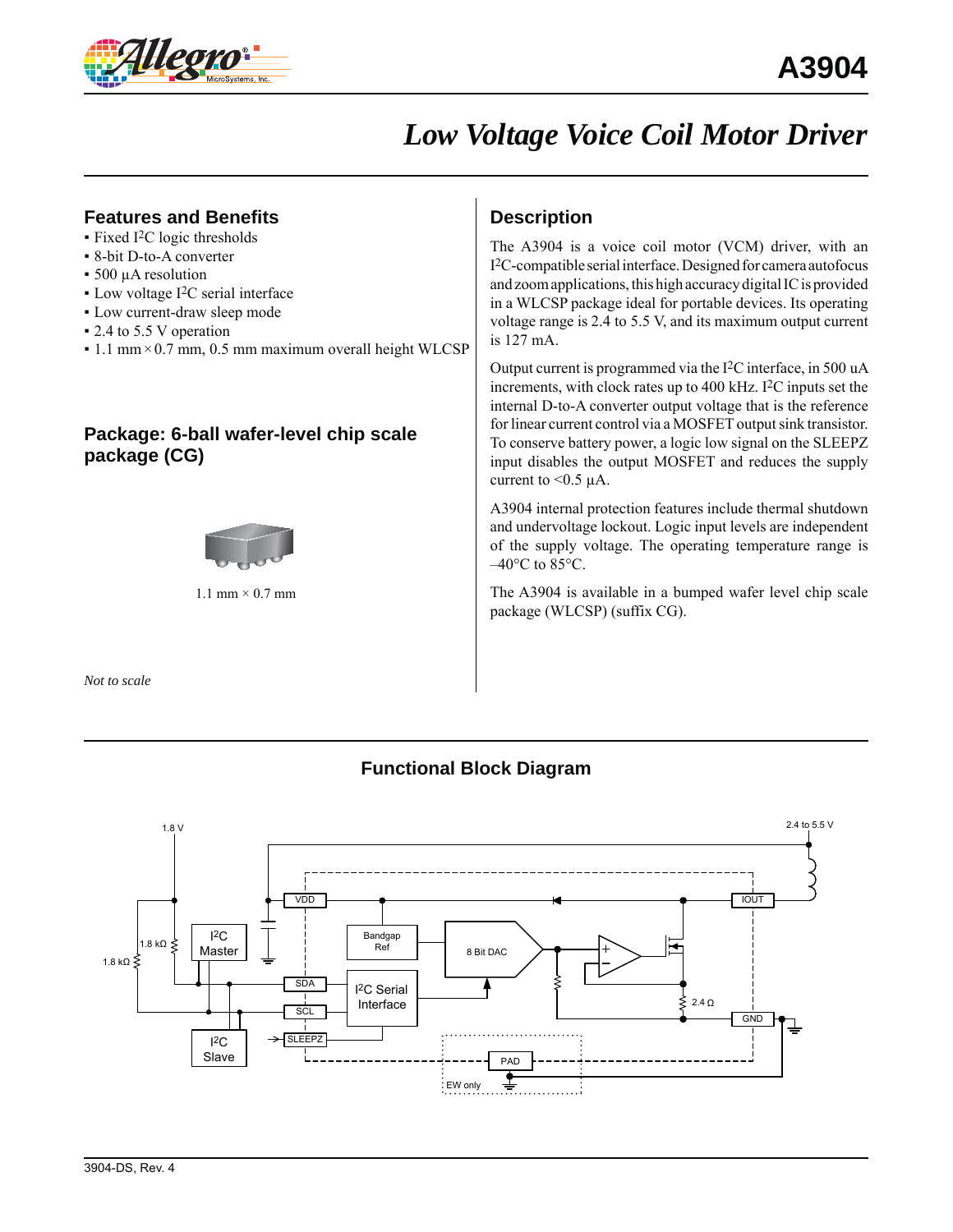# **A3904** *Low Voltage Voice Coil Motor Driver*

### **Selection Guide**

| <b>Part Number</b> | Packing              | Package                                           | <b>Pb-Free</b>                                                      |
|--------------------|----------------------|---------------------------------------------------|---------------------------------------------------------------------|
| A3904ECGTR         | 4000 pieces per reel | Bumped wafer-level chip-scale<br>Ipackage (WLCSP) | Pb-free chip with high-temperature solder balls<br>(RoHS compliant) |

### **Absolute Maximum Ratings**

| <b>Characteristic</b>                | Symbol                     | <b>Notes</b> | <b>Rating</b>           | Units |
|--------------------------------------|----------------------------|--------------|-------------------------|-------|
| Supply Voltage                       | $V_{DD}$                   |              | 6                       |       |
| Logic Input Voltage Range            | $\mathsf{V}_{\mathsf{IN}}$ |              | $-0.3$ to $V_{DD}$ +0.3 |       |
| <b>Operating Ambient Temperature</b> | ١д                         | Range E      | $-40$ to 85             | °C    |
| Maximum Junction Temperature         | $T_{\rm d}$ (max)          |              | 150                     | °C    |
| Storage Temperature                  | <sup>I</sup> stq           |              | $-55$ to 150            | °C    |

### CG Package Pin-out Diagram

| A2. | 2.  |
|-----|-----|
|     | ٠R٠ |

Orientation mark on bump side

#### **Terminal List**

| <b>Number</b>  | <b>Name</b>   | <b>Description</b>                 |  |  |  |
|----------------|---------------|------------------------------------|--|--|--|
| A1             | <b>SDA</b>    | 1 <sup>2</sup> C data input/output |  |  |  |
| A2             | <b>SCL</b>    | $IC$ clock                         |  |  |  |
| A <sub>3</sub> | <b>VDD</b>    | Power supply                       |  |  |  |
| B <sub>3</sub> | <b>GND</b>    | Ground                             |  |  |  |
| <b>B2</b>      | <b>IOUT</b>   | Sink drive output                  |  |  |  |
| <b>B1</b>      | <b>SLEEPZ</b> | Standby mode control               |  |  |  |
|                |               |                                    |  |  |  |

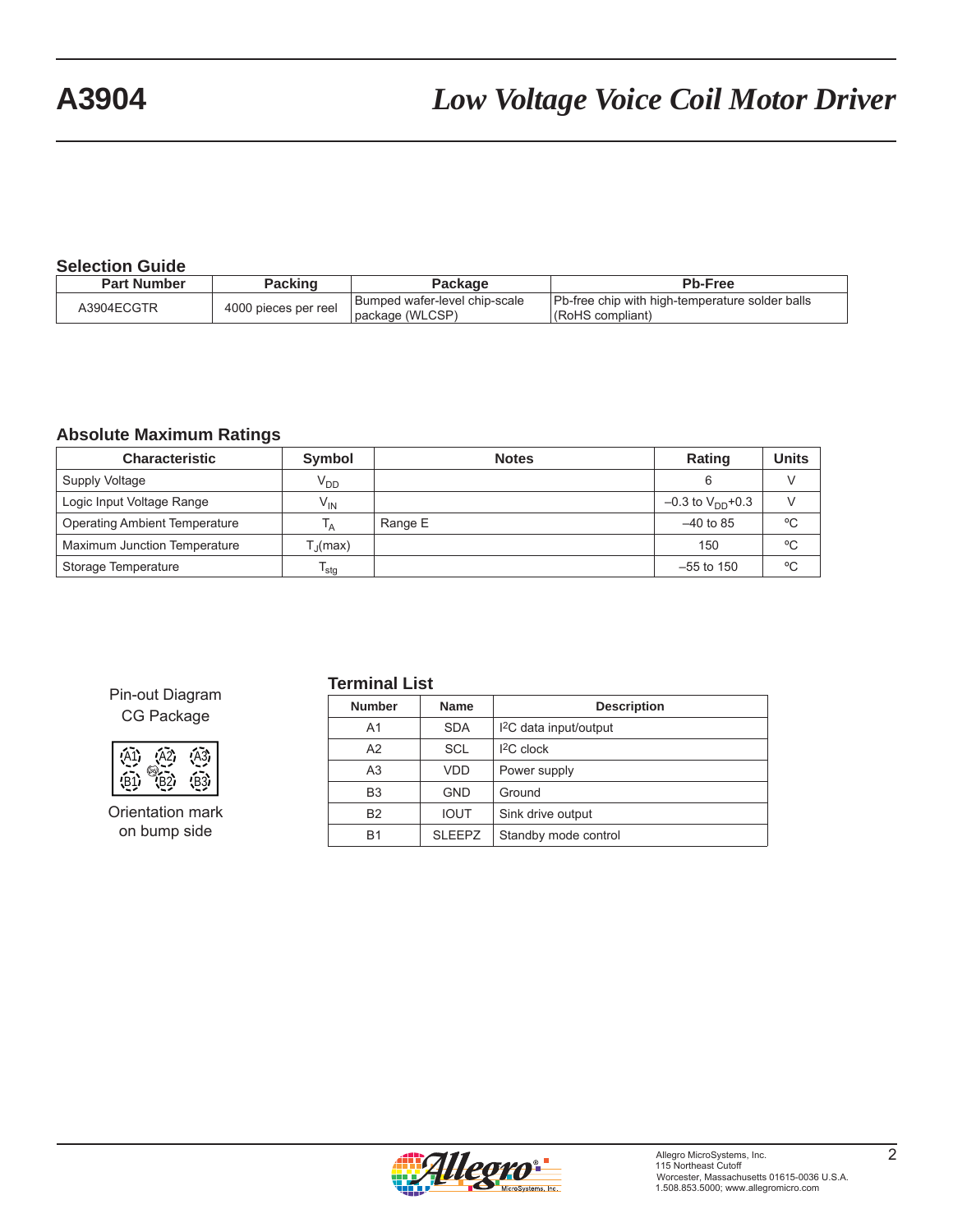# **A3904** *Low Voltage Voice Coil Motor Driver*

### **ELECTRICAL CHARACTERISTICS** Valid at  $T_A = 25^\circ$ C, V<sub>DD</sub> = 2.4 to 5.5 V, unless otherwise noted

| <b>Characteristics</b>                  | Symbol                               | <b>Test Conditions</b>                                               | Min.                     | Typ.                     | Max.                     | <b>Units</b>   |  |  |  |
|-----------------------------------------|--------------------------------------|----------------------------------------------------------------------|--------------------------|--------------------------|--------------------------|----------------|--|--|--|
| General                                 |                                      |                                                                      |                          |                          |                          |                |  |  |  |
| <b>Supply Current</b>                   | $I_{DD}$                             |                                                                      |                          | 0.5                      | $\overline{2}$           | mA             |  |  |  |
|                                         |                                      | Sleep mode (SLEEPZ = Low)                                            |                          | 100                      | 500                      | nA             |  |  |  |
| <b>UVLO Enable Threshold</b>            | $V_{UV(th)}$                         | $V_{DD}$ rising                                                      |                          | 2.1                      | 2.395                    | $\vee$         |  |  |  |
| <b>UVLO Hysteresis</b>                  | $V_{UV(hys)}$                        |                                                                      | 100                      |                          |                          | mV             |  |  |  |
| Thermal Shutdown Temperature            | $T_{\text{JTSD}}$                    | Temperature increasing                                               | $\overline{\phantom{0}}$ | 165                      | $\overline{\phantom{0}}$ | $\overline{C}$ |  |  |  |
| Thermal Shutdown Hysteresis             | $T_{JTSD(hys)}$                      | $T_{\text{JTSD(hys)}} = T_{\text{JTSD}} - T_{\text{J(recover)}}$     | $\overline{\phantom{0}}$ | 15                       |                          | $\overline{C}$ |  |  |  |
| Power-Up Delay                          | $t_{d(0n)}$                          |                                                                      | $\overline{\phantom{0}}$ | 10                       | $\overline{\phantom{0}}$ | μs             |  |  |  |
| <b>D-to-A Converter</b>                 |                                      |                                                                      |                          |                          |                          |                |  |  |  |
| Resolution                              | Res                                  | Target = $500 \mu A / LSB$                                           | $\overline{\phantom{0}}$ | 8                        | $\overline{\phantom{0}}$ | bit            |  |  |  |
| <b>LSB Relative Accuracy</b>            | <b>INL</b>                           | Code = 16 to 255, Endpoint method                                    |                          | ±4                       |                          | <b>LSB</b>     |  |  |  |
| <b>LSB Differential Nonlinearity</b>    | <b>DNL</b>                           | Guaranteed monotonic                                                 |                          |                          | ±1                       | <b>LSB</b>     |  |  |  |
| Maximum Output Current                  | $I_{\text{max}}$                     | $Code = 255$                                                         | $\overline{\phantom{0}}$ | 127.5                    | $\overline{\phantom{0}}$ | mA             |  |  |  |
| Gain Error                              | $err_A$                              | $T_J = 25^{\circ}C$ , Code 16 to 255,<br>$V_{DD}$ = 2.6 to 3.0 V     | $-10$                    | $3$                      | 10                       | %FS            |  |  |  |
| Gain Error Drift*                       | $\Delta$ err <sub>A</sub>            | $T_{\rm J} = -40^{\circ}$ C to 125°C                                 |                          | 0.2                      |                          | LSB/°C         |  |  |  |
| Offset Error                            | I <sub>erros</sub>                   | $Code = 1$                                                           | $\Omega$                 | $\mathbf{1}$             | 5                        | mA             |  |  |  |
|                                         |                                      | $Code = 16$                                                          | 0.5                      | $\qquad \qquad -$        | $\overline{\phantom{0}}$ | mA             |  |  |  |
| Output                                  |                                      |                                                                      |                          |                          |                          |                |  |  |  |
| Output Voltage Range                    | $\bar{V}_{OUT}$                      |                                                                      | 0.500                    | $\qquad \qquad -$        | $V_{DD}$ -0.1            | $\vee$         |  |  |  |
| Output On Resistance                    | $R_{DS(0n)}$                         | $R_{\text{SENSE}}$ + $R_{\text{SINK}}$ , $I_{\text{OUT}}$ = 127.5 mA |                          | 3                        |                          | Ω              |  |  |  |
| <sup>2</sup> C Interface                |                                      |                                                                      |                          |                          |                          |                |  |  |  |
| Bus Free Time Between Stop and Start    | $t_{\mathsf{BUF}}$                   |                                                                      | 1.3                      | $\qquad \qquad -$        |                          | μs             |  |  |  |
| <b>Hold Time Start Condition</b>        | $t_{h\text{dSTA}}$                   |                                                                      | 0.6                      | $\overline{\phantom{0}}$ | $\overline{\phantom{0}}$ | μs             |  |  |  |
| Setup Time for Repeated Start Condition | $t_{\scriptscriptstyle\text{SUSTA}}$ |                                                                      | 0.6                      |                          | $\overline{\phantom{0}}$ | μs             |  |  |  |
| <b>SCL Low Time</b>                     | $t_{LOW}$                            |                                                                      | 1.3                      |                          | $\overline{\phantom{0}}$ | μs             |  |  |  |
| <b>SCL High Time</b>                    | $t_{\text{HIGH}}$                    |                                                                      | 0.6                      | $\qquad \qquad -$        | $\overline{\phantom{0}}$ | μs             |  |  |  |
| Data Setup Time                         | $\rm t_{\rm suDAT}$                  |                                                                      | 100                      |                          | $\overline{\phantom{0}}$ | ns             |  |  |  |
| Data Hold Time                          | $t_{h\text{d}$ DAT                   |                                                                      | $\mathbf{0}$             |                          | 900                      | ns             |  |  |  |
| Setup Time for Stop Condition           | $\rm t_{susTO}$                      |                                                                      | 0.6                      | $\qquad \qquad -$        |                          | $\mu\text{s}$  |  |  |  |
| Logic Input Low Level (SDA, SCL pins)   | $V_{IL}$                             |                                                                      |                          | $\qquad \qquad -$        | 0.84                     | $\vee$         |  |  |  |
| Logic Input High Level (SDA, SCL pins)  | $V_{\text{IH}}$                      |                                                                      | 1.26                     | $\overline{\phantom{0}}$ | $\overline{\phantom{0}}$ | $\vee$         |  |  |  |
| Input Hysteresis (SDA, SCL pins)        | $\overline{V}_{\text{hys}}$          |                                                                      | $\overline{\phantom{0}}$ | 100                      | $\qquad \qquad -$        | mV             |  |  |  |
| <b>SLEEPZ Input Low Level</b>           | $V_{insLP}$                          |                                                                      | $\overline{\phantom{0}}$ | $\overline{\phantom{0}}$ | 0.7                      | $\vee$         |  |  |  |
| SLEEPZ Input High Level                 | $V_{insLP}$                          |                                                                      | 1.5                      |                          | $\overline{\phantom{0}}$ | $\vee$         |  |  |  |
| Logic Input Current                     | <sub>IN</sub>                        | $V_{IN}$ = 0 V to $V_{DD}$                                           | $-1$                     | $\mathbf 0$              | $\mathbf{1}$             | $\mu A$        |  |  |  |
| Output Voltage (SDA pin)                | $V_{OL}$                             | $I_{LOAD}$ = 1.5 mA                                                  | $\overline{\phantom{0}}$ | $\overline{\phantom{0}}$ | 0.36                     | $\vee$         |  |  |  |
| Clock Frequency (SCL pin)               | $f_{CLK}$                            |                                                                      | $\overline{\phantom{0}}$ |                          | 400                      | kHz            |  |  |  |
| Output Fall Time (SDA pin)              | $t_{fO}$                             | $V_{\text{IH}}$ to $V_{\text{IL}}$                                   | $\overline{\phantom{0}}$ | $\overline{\phantom{0}}$ | 250                      | ns             |  |  |  |

\*Guaranteed by design and characterization, not production tested

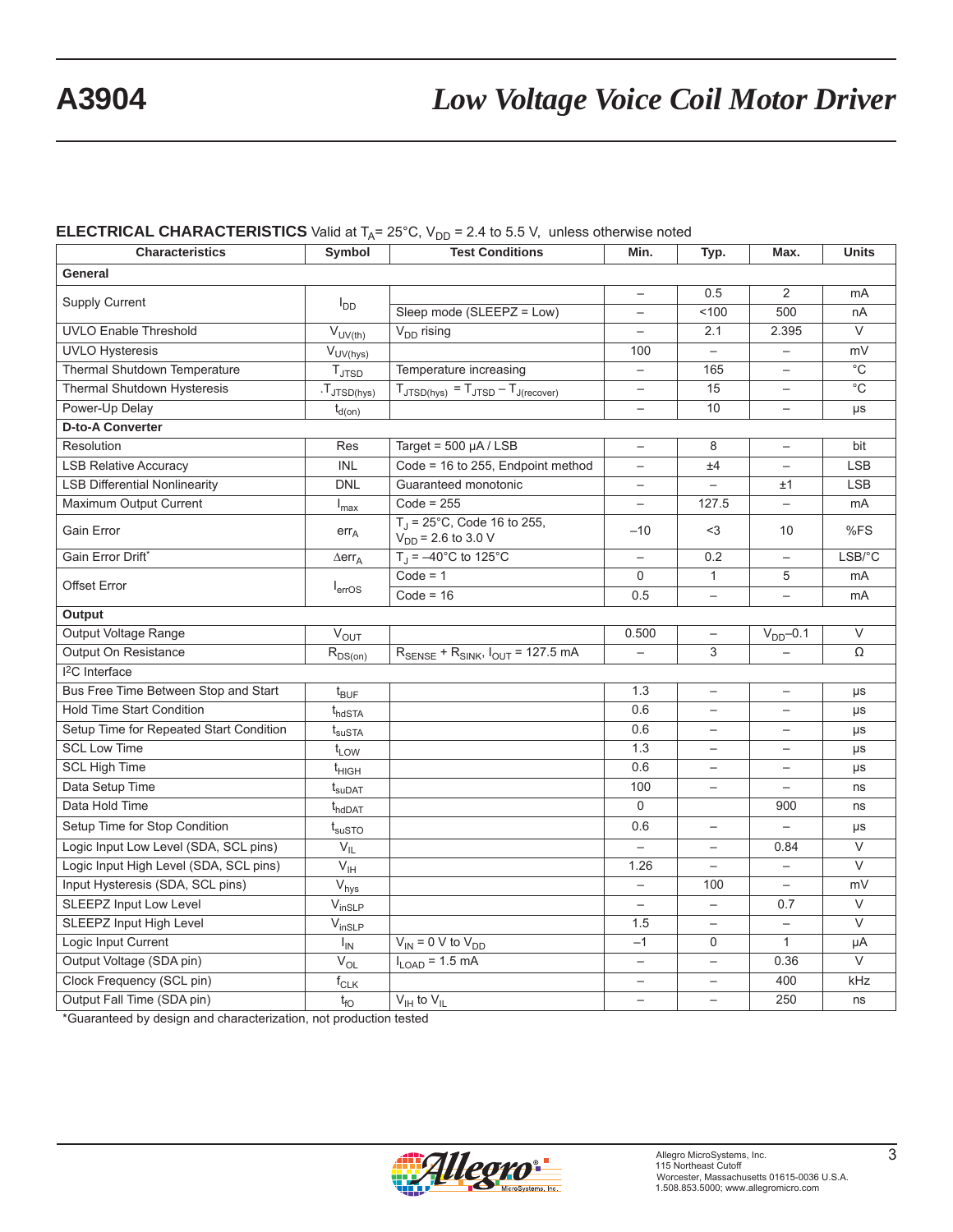## **I2C Interface Timing Diagram**



### **Write Register Bit Definition and Timing Diagram**



| <b>Bit</b>     | <b>Name</b>    | <b>Function</b> |
|----------------|----------------|-----------------|
| n              | D <sub>0</sub> | DAC LSB         |
|                | D <sub>1</sub> |                 |
| $\overline{2}$ | D <sub>2</sub> |                 |
| 3              | D <sub>3</sub> |                 |
| 4              | D <sub>4</sub> |                 |
| 5              | D <sub>5</sub> |                 |
| 6              | D <sub>6</sub> |                 |
|                | D7             | DAC MSB         |

#### **I2C Control Register Bit Definition**

|  |  |  |  | <b>A3904 Slave Address Bit Definition</b> |
|--|--|--|--|-------------------------------------------|
|--|--|--|--|-------------------------------------------|

| <b>Bit</b> |  |  |  |  |   |           |  |           |      |
|------------|--|--|--|--|---|-----------|--|-----------|------|
|            |  |  |  |  |   |           |  | Operation |      |
|            |  |  |  |  |   | $\lambda$ |  |           | Read |
|            |  |  |  |  | Λ | $\lambda$ |  | Write     |      |

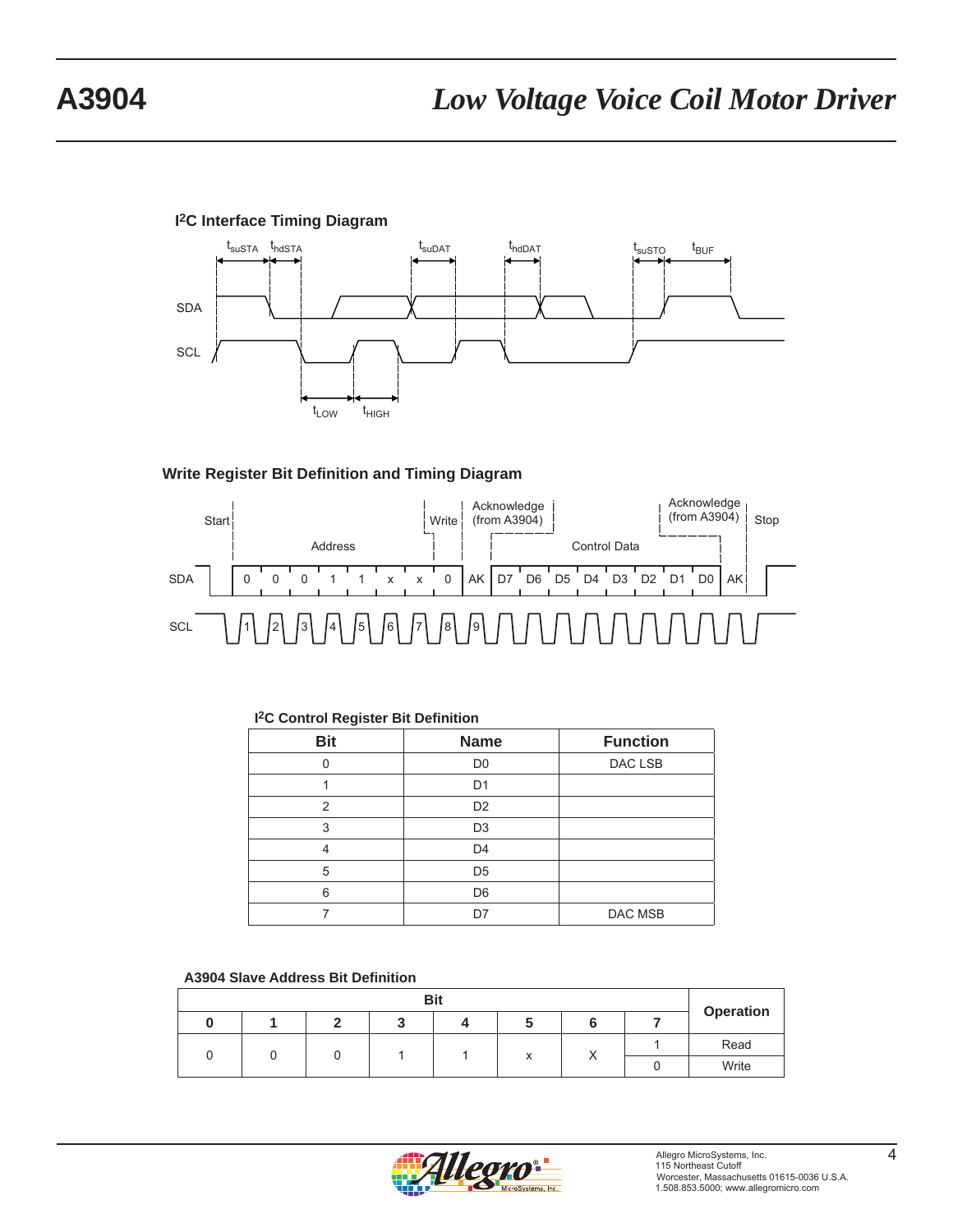## **Functional Description**

The A3904 output current is controlled by programming the D-to-A converter value via the I2C serial port. The target output current can be calculated by:

$$
I_{\text{OUT}} = \text{DAC} \times 500 \text{ }\mu\text{A} ,
$$

where  $DAC = 1$  to 255.  $Code = 0$  is a disable state for the output sink drive. The DAC will be set to code  $= 0$  upon power-up or a fault condition on  $V_{DD}$ .

**SLEEPZ** A logic low input disables all of the internal circuitry and prevents the IC from draining battery power.

**Output Range** The voltage on the IOUT pin should be greater than 500 mV to guarantee the accuracy and linearity of the programmed current. The output voltage is a function of the battery voltage, motor resistance, and the programmed load current.

**Clamp Diode** When the output is turned off, the load inductance causes the output voltage to rise. A clamp diode, from IOUT to VDD, is integrated in the IC to ensure that the output voltage remains at a safe level.

**I2C Interface** This is a serial interface that uses two bus lines, SCL and SDA, to access the internal Control registers. Data is exchanged between a microcontroller (master) and the A3904 (slave). The clock input to SCL is generated by the master, while the SDA line functions as either an input or an open drain output, depending on the direction of the data. The I2C input thresholds do not depend on the  $V_{DD}$  voltage of the A3904. The levels are fixed at approximately 1 V. The fixed levels allow the SDA and SCL lines to be pulled-up to a different logic level than the  $V_{DD}$ supply of the 3904.

**Timing Considerations** The control sequence of the communication through the I2C interface is composed of several steps in the following sequence:

- 1. Start Condition. Defined by a negative edge on the SDA line, while SCL is high.
- 2. Address Cycle. 7 bits of address, plus 1 bit to indicate write (0) or read (1), and an acknowledge bit. The address setting is  $0x18$ ,  $0x1A$ ,  $0x1C$  or  $0x1E$ .
- 3. Data Cycles. Write 8 bits of data that address the internal Control register, followed by an acknowledge bit.
- 4. Stop Condition. Defined by a positive edge on the SDA line, while SCL is high.

Except to indicate a Start or Stop condition, SDA must be stable while the clock is high. SDA can only be changed while SCL is low. It is possible for the Start or Stop condition to occur at any time during a data transfer. The A3904 always responds by resetting the data transfer sequence.

The Read/Write bit is set low to indicate a write cycle. Multiple writes are allowed before issuing a Stop condition. There are no readback functions incorporated into the A3904.

The master monitors for an acknowledge pulse to determine if the slave device is responding to the address byte sent to the A3904. When the A3904 decodes the 7-bit address field as a valid address, it responds by pulling SDA low during the ninth clock cycle.

During a data write from the master, the A3904 pulls SDA low during the clock cycle that follows the data byte, in order to indicate that the data has been successfully received.

After sending either an address byte or a data byte, the master device must release the SDA line before the ninth clock cycle, in order to allow this handshaking to occur.

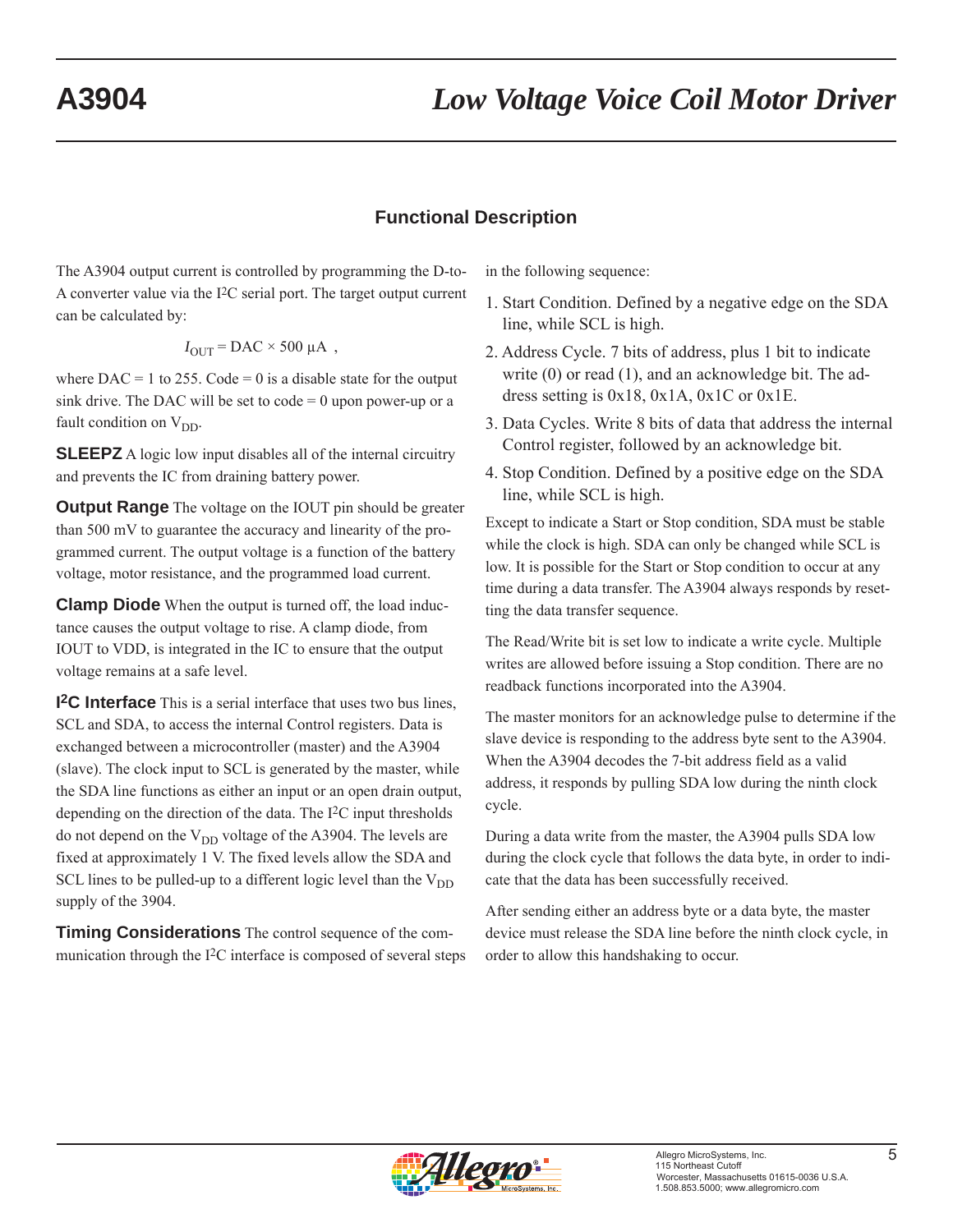## **Application Information**

**Headroom** The current may not reach the programmed level if there is not adequate headroom in the output circuit. The IC output voltage must be over 500 mV to guarantee normal linear operation.  $V_{DD}$ ,  $I_{LOAD}$ , and  $R_{LOAD}$  can be adjusted to ensure that the device operates in the linear range.

If the equation shown below is not satisfied, the load current will be limited by the series impedance, and may not reach the programmed level

 $V_{DD}(min) - R_{LOAD}(max) \times I_{OUT}(max) \ge 500$  mV.

### **I<sub>OUT</sub>** Errors

**Relative accuracy (INL)** This error is calculated by measuring the worse case deviation from a straight line, defined from end points. The straight line end points are defined by the actual measured values at  $Code = 16$  and  $Code = 255$ . See figure 1.

**Differential nonlinearity (DNL)** A measure of the monotonicity of the D-to-A converter. The slope of the line must always

be positive for each incremental step, according to the following formula:

$$
DNL = (I_{OUT(n+1)} - I_{OUT(n)}) / LSB - 1 (LSB) .
$$

where  $n$  is in the range 16 to 255.

**Offset error** The measured output current at input Code = 16, compared to the ideal value according to the transfer function (8 mA).

**Gain Error** The difference in the slopes of the ideal transfer function and the actual transfer function. The gain error is calculated by subtracting out the offset error, at  $Code = 16$ , from the actual transfer function. This calculated value is compared to the ideal transfer function and reported as a percentage of the ideal full scale value (127.5 mA). See figure 2.

**Gain Error Drift** The change in slope of the transfer function due to temperature, expressed as LSB/°C.









Figure 1. Relative accuracy error example and the set of the Figure 2. Gain error